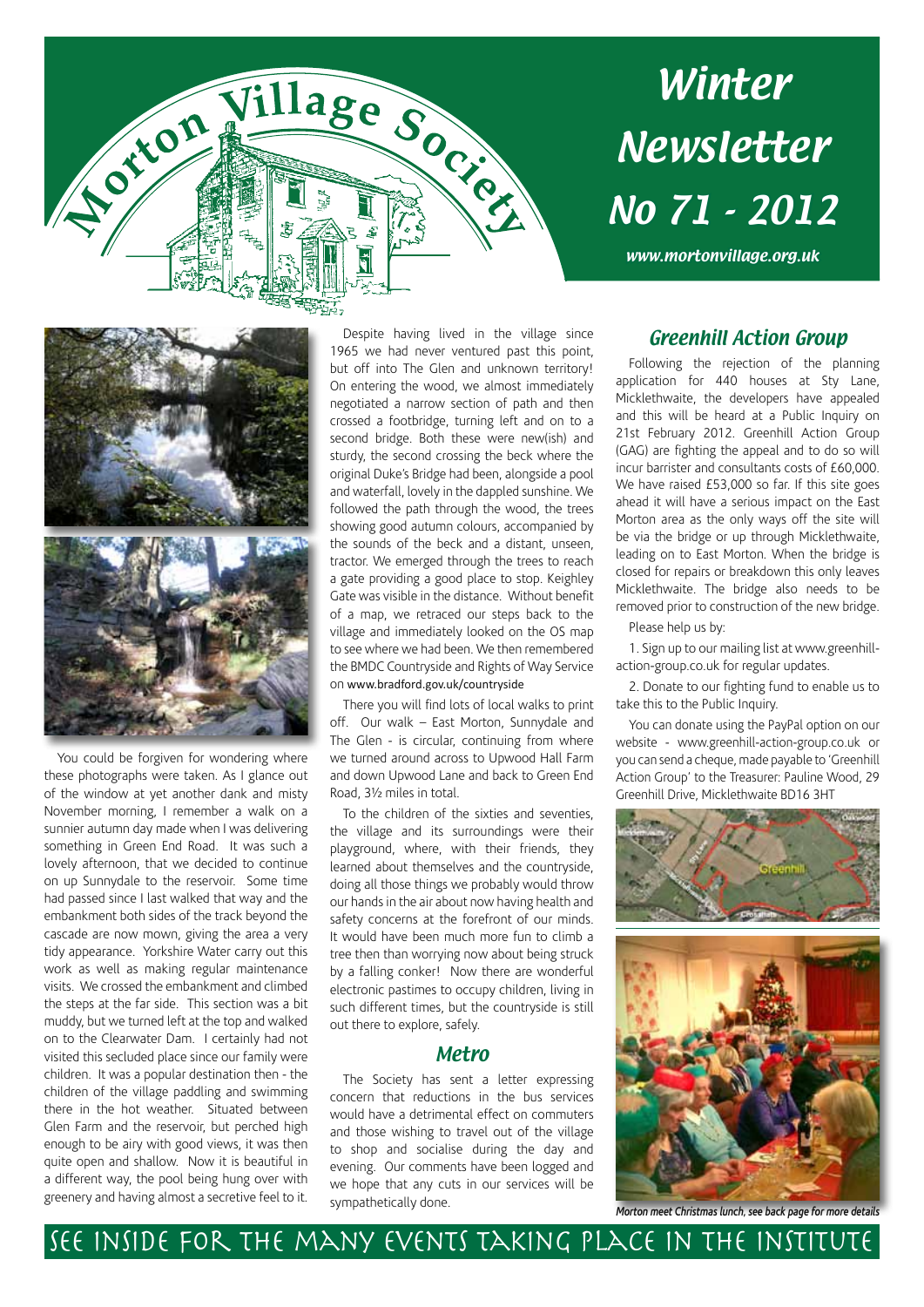

A huge thank you to everyone who came to the Apple Day that we held in October. The day was a great success and we are thrilled by the overwhelming support you gave for the idea of a community orchard on the Village Rec. We received over 40 completed questionnaires, with 98% saying they agreed with the idea of the orchard.

There was very positive support for the proposed main site in the area behind the churchyard, plus some smaller areas of lowgrowing fruit bushes along the wall looking out towards Micklethwaite and some additional trees near the path through to Cliffestone Drive. There were mixed views, however, about planting trees near the Dimples Lane (between the playground and existing trees), so we have decided not to pursue planting here and to concentrate our efforts on the main area near the churchyard.

The message also came across loud and clear that the orchard should be a wildlife-friendly place which can be enjoyed by all sections of the community, young and old, both at harvest time and during other times of the year.

Of course, now that we have the thumbs-up from the village, the challenge is to turn these ideas into real trees in the ground. We are currently drawing up a planting plan which we will display in the Institute, plus hopefully upload to the village website. We will be working closely with the residents who live near the site to ensure that they are happy with what is proposed.

We are taking advice from local experts about the best fruit varieties to plant, but we would also be keen to hear from anyone who knows of any local varieties that have been grown in Morton in the past. Our aim is to have a harvest from late summer through to the end of autumn. Please email any suggestions to feastmorton@hotmail.co.uk

We hope to start planting next March. But for this to happen, we need to raise the funds to buy the trees! We have already received a number of kind donations from individuals sponsoring trees, plus a grant from the Village Gala Committee, but we're still some way off our target. We would like to ask you to consider sponsoring a fruit tree to help make the community orchard a reality. A £15 donation will allow us to buy and plant a fruit tree. You can send donations by post to 'The Treasurer, Feast Morton, c/o 1 Sunnycliffe, East Morton, Keighley, BD20 5RT' (cheques payable to 'Feast Morton').

Thank you for your support. We hope that by the time our next update comes out we will be well on the way to having a new orchard in East Morton.



#### Ducks squeak home

A friendly game of rugby took place on the Recreation ground on Boxing Day to compete for the Olly Lee Trophy. This trophy has been given by David Lee, in memory of his son, Oliver, whose life was lost so tragically last Easter. Alongside the game, a major fund-raising effort took place which raised in excess of £1000 for the Yorkshire Air Ambulance, and a sizable crowd had a good day out while helping a good cause.

The day dawned - dull, windy but dry. The preparations were complete, and the time for talking was over. At noon on Boxing Day, two teams of Morton's finest young - and not so young - rugby players stood on the village Rec, girding their loins for what was about to follow. The first staging of the Olly Lee Fun Cup, with local bragging rights at stake, was at hand, and the two teams - Nigel's Lame Ducks, led by Nigel Shuttleworth, and Simon's Rat Pack, led by Simon Wilson, were ready.

The game itself, a mixture of rugby league and rugby union, and supposedly non-contact, tore off at a furious rate, both teams looking for the early advantage. With the older heads in each team directing operations, allowing the young bucks to show their skills, the game had a pace and quality that was quite unexpected, much to the enjoyment of the watching villagers.

After halftime refreshments of port, cheese and biscuits, kindly supplied by nearby residents 'Flash' and Sue Walsh, the battle re-commenced.

Perhaps it was inevitable that the efforts of the first half, combined with the ages and lack of fitness of some of the combatants, not to mention Christmas festivities, would slow things down a bit in the second half, and this was in fact the pattern. The action was still furious though, and the 'non-contact' label was in serious danger of being discarded, such was the ferocity of some of the 'hits'.

More chances were created, but with defences a bit more streetwise, and a bit of the early blinding pace gone, the game settled into stalemate. Both teams had chances, however, the Ducks being rescued by a loud blast from the merry whistler to indicate a forward scoring pass by the Rats, and the Ducks having what seemed a certain try thwarted by manful defence which hustled the ball-carrier into touch a yard short.

The game ended with the Ducks pressing, and sighs of tired relief could be heard from all 20 players. A great day, great fun, and some money raised for an excellent cause.

Reprints of the picture below are available from Steve Myers on 07803 969108 and that a proportion of any sales will go to the charity.



#### Youngest MIB helper

We are pleased to announce that Morton In Bloom founder and VS member Lee Senior, has become a dad for the first time.

His daughter, Scarlett Autumn was born on 17th Nov, weighing 9lbs 3oz and mum and baby are doing well. Lee thinks Scarlett is the youngest "bloomer" in the country!

#### Christmas lights on Green End Road

John Crowther has given a big thank you for the donations of over £60 received at his Christmas lights switch on for MIB in Green End Road.

#### The Chapel has a new roof

The roof on the Chapel had been patched so many times over the years, but after probably well over 100+ years Darryl and the chapel members thought they should put a new roof on, so after recommendation he chose a local roofer Rick Bullement who has done a really good job - ring him on 07989 506104.

#### Baby & toddler group

The Friday morning baby & toddler group are happy to welcome parents, grandparents and childminders to meet at the Institute from 10- 11.30am. "We're a friendly bunch so please come along, make some new friends and have a chat whilst your babies, toddlers and preschoolers enjoy themselves." £2 per family.

#### Queens Jubilee celebrations

We are looking for ideas and volunteers for organising some kind of an event to help celebrate in June for the Queens 60th year on the throne perhaps a picnic on the recreation ground

#### Film club<sub>22</sub>

The institute is now the proud owner of a digital projector and speakers ..... and so could launch a film club or regular film night if anyone would be interested in organising it - funding available for set up costs.

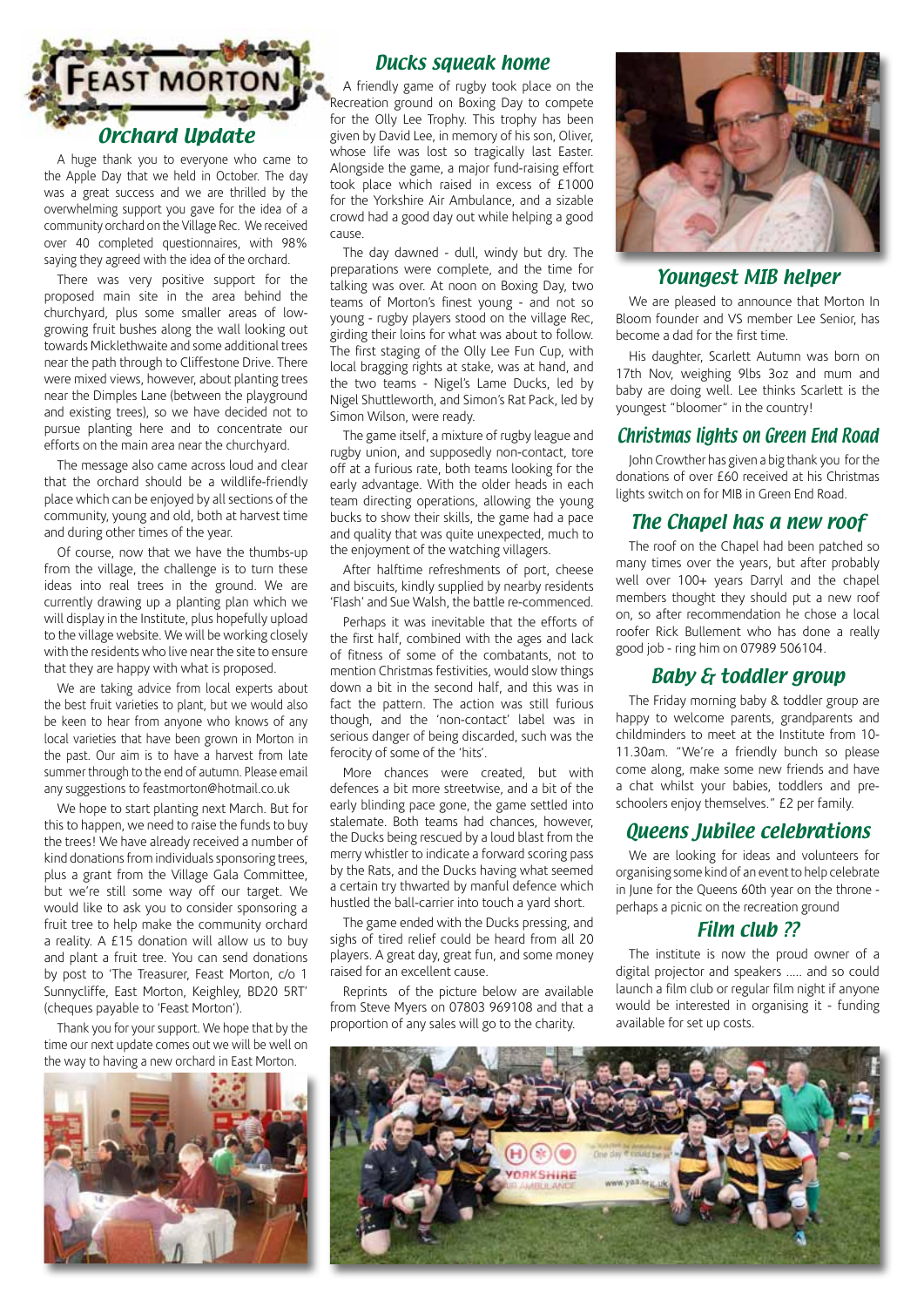### Morton Women's Institute

On Tuesday 10th January Morton WI will be holding its Annual General Meeting. There will be reports of the activities we enjoyed in 2011 and we will select the officers for 2012. This will be a very busy meeting as members will also select the Resolution they would like the National WI to propose at its 2012 Conference. After the business meeting, members will enjoy a glass of wine and nibbles while participating in a mock auction - quite a programme to get through in a couple of hours!

In 2012 we have an interesting and varied programme for our monthly meetings, but in addition we have an opportunity to meet Lady Fiona Carnarven who lives with her husband at Highclere Castle (where Downton Abbey is filmed). She will be telling us the real story of her family home spanning the first two series of the television programme. Fact and Fiction appear to be very similar.

Our members will be able to participate in the Federation Quiz Night in March, and enjoy "A day with Opera North" in May. After talks by some members of the Company in the morning, explaining how a production is staged, we will have a buffet lunch and will then join the matinee audience to watch "Carousel".

This year we will have another opportunity to visit the British Library and the crafters among us can attend a Patchwork Course or make a cushion with a cupcake theme. There will be an Encaustic Art workshop in May and the more energetic members will be invited to do some Nordic Walking on Ilkley Moor and/or Orienteering in Roundhay Park.

Several of our members enjoyed Federation holidays in Scotland, and Canada in 2011, and in 2012 we are off to Cornwall and the Scilly Isles.

We are pleased to be part of this village. Several of our members go along to the Morton Meet each week while others are familiar faces at the village schools; and we are looking forward to doing our bit again in 2012, serving the teas at the Gala. We have sent teams to the village quiz nights and supported other events organised in the village. In 2011 we were lucky to be awarded a substantial sum through a grass-roots grant, and were able to buy 80 place-settings of china, for use in the village hall. We hope that this will give pleasure to the wider community.

We are pleased that new members continue to join us, but we would love to welcome more. Why not come as a guest – 2nd Tuesday each month at 7.20 p.m.



We are pleased to report that the Society has the endorsement of the Local Authority with regard to the adoption of our remaining telephone kiosk. Once the consultation process between BT and the District Council has taken place, the Council will do all that is required. It will be up to us then to keep it looking good and hopefully an iconic enhancement to the village.

#### Noticeboards for Waterside Fold

Planning permission has been granted for the erection of two notice boards - part of the cost of this being met by the Council. The design has been chosen and they will soon be in place and in use.

To purchase tickets for any event contact:- Rhona Emmott 01274 551067 · email bookings@mortonvillage.org.uk or Karen Redhead 01274 560279 · email karen@mortonvillage.org.uk

Alternatively there is now a secure postbox where you can place envelope with cheque made out to Morton Institute with your name, contact details, which tickets you require and a stamp addressed envelope. This postbox is located on side of the Institute.



A



**Tickets available from** 

Frank 01535 608853 or Rhona 01274 551067

Q

The lucky winner of this bonus prize to celebrate 10 years of the lottery is Keith Trott who I'm sure will thoroughly enjoy spending it. The lucky January winners were; Warren Oates - £100; Liz Craven £50; Diane Staniforth £25; Sean Emmott - £15 and Robin Gregson - £10 - Congratulations

#### New Years Resolution

If not already a member of the lottery why not make it a New Years Resolution to help support YOUR village by buying a number. At just £12 a year,it is not so much to part with but if more people join, we can do so much more to improve where we live for everyone to enjoy . DON'T DELAY JOIN TO-DAY

### Institute Corner